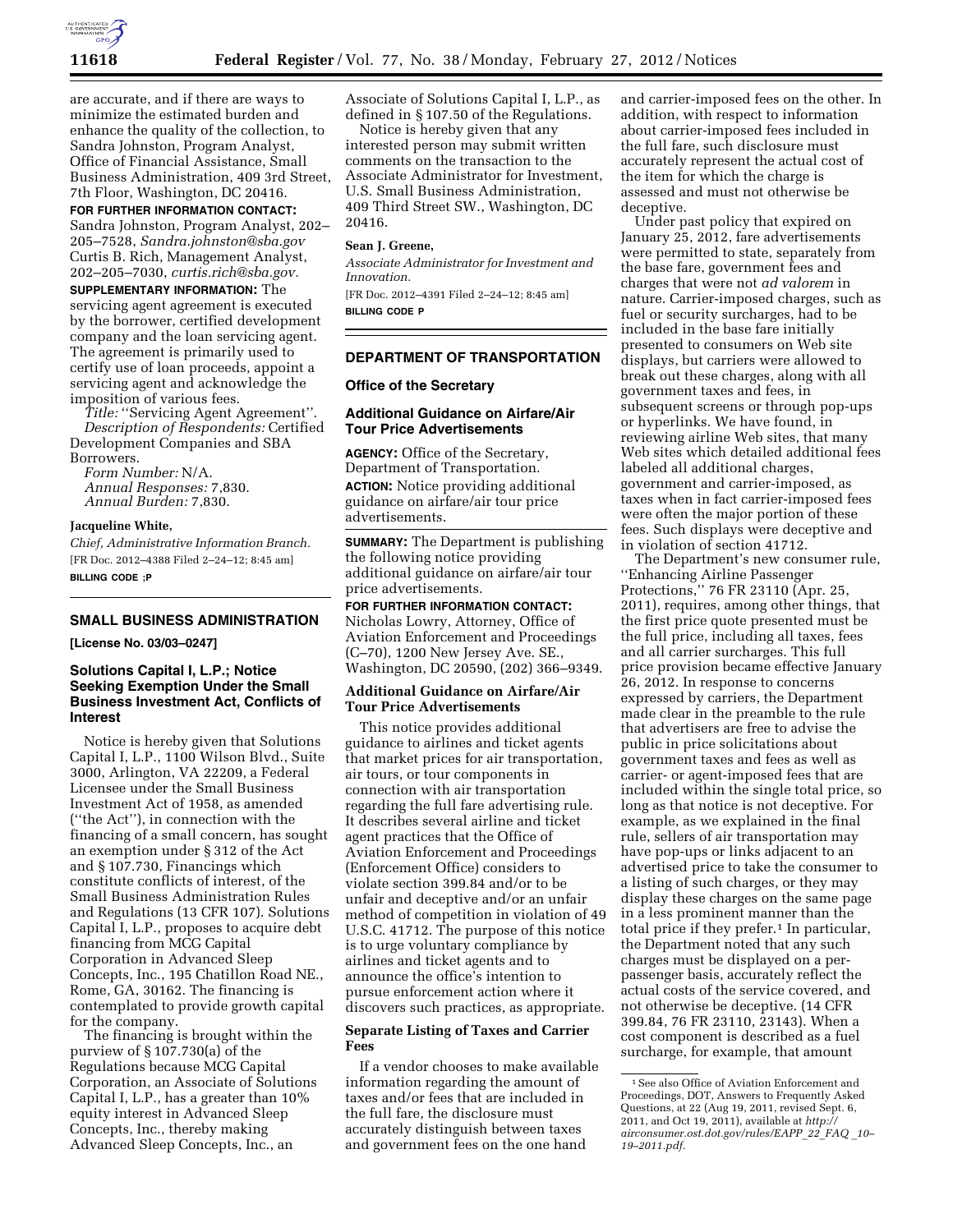must actually reflect a reasonable estimate of the per-passenger fuel costs incurred by the carrier above some baseline calculated based on such factors as the length of the trip, varying costs of fuel, and number of flight segments involved.2 Another example of a solicitation likely to deceive and therefore prohibited under the rule is a presentation of a fare as a ''total'' fare if it does not include government taxes and fees or other mandatory charges.

It has come to our attention that some carriers and ticket agents are providing notice of the cost components of airfares on their Web site reservations systems in ways that are unfair and deceptive in violation of section 41712. In some instances, the advertiser appears to properly include government taxes and fees, as well as mandatory carrier- or agent-imposed fees, in the initial fare quotations and itinerary selections. However, on the page confirming the itinerary selection, or on the fare quotation purchase page, where component costs are displayed, a general category contains costs described as ''Taxes'' or ''Taxes incl 9/ 11 fee'' that actually include a carrier's ''fuel surcharge'' and/or other fees not imposed by a government. In one particular example, the total fare for a U.S–Europe trip appears to be properly listed as \$769.41 on the initial itinerary pages, but the confirming page describes the total as being composed of a ''Price'' of \$170 and ''Taxes incl 9/11 fee'' of \$599.41. A further description of the ''Taxes incl 9/11 fee'' discloses that the amount of \$599.41 includes an amount of \$476 described as a ''fuel surcharge'' and an amount of \$33.78 described as a ''Passenger service charge international.'' These charges are not government-imposed taxes and fees, and it is an unfair and deceptive practice and an unfair method of competition in violation of section 41712 to lead consumers to believe that they are.3

In another example of nongovernment charges being included in an amount described as ''taxes,'' advertisers present a category described as ''taxes and fees'' where the amount in

that category includes not only government-imposed taxes and fees but carrier- or agent-imposed fees, the latter of which may include ''fuel surcharges,'' ''convenience'' fees, or other mandatory fees. Combining government-imposed taxes and fees with those imposed by carriers or agents is likely to confuse consumers and deceive them into believing the government taxes and fees associated with their airfare are higher than they actually are. Therefore, advertisers who desire to separately list government taxes and fees as well as carrier- or agent-imposed fees should ensure that they are not lumped together and described as ''taxes and fees.'' Language such as ''Taxes and carrierimposed fees'' would be acceptable, for example.

Moreover, using the particular example noted above, we wish to remind carriers that amounts listed as charges for particular services must accurately reflect the actual costs of the service covered. Therefore, the ''fuel surcharge'' of \$476 in the above example, which is associated with a transatlantic trip originating in New York City, must be an accurate reflection of the fuel cost over some reasonable baseline for an individual passenger for that trip and the carrier should be prepared to detail the services and costs per passenger associated with its ''Passenger service charge international.''

In a similar vein, we have observed that carriers may add ''fuel surcharges'' or other fees to their frequent flyer ticket offerings, some in an amount of several hundred dollars. Any such charges assessed also must be fairly disclosed and an accurate reflection of the actual costs as described above.

# **Advertising Each-Way Fares Based on a Roundtrip Purchase**

Under section 399.84(b), airlines and ticket agents are permitted to advertise airfares on an each-way basis when a roundtrip purchase is required provided that the roundtrip-purchase requirement is clearly and conspicuously noted in the advertisement and is stated prominently and proximately to the each-way fare amount. The Department has historically allowed the marketing of each-way fares because it facilitates the pricing and sale of ''open jaw'' itineraries (outbound flights to one city and return flights from a different one, e.g. Washington to Amsterdam with the return flight from Paris to Washington). Such marketing also can provide consumers better fare information where different prices exist for outbound and return flights because one is in the high

season or on a weekend and the other flight is not.

In the past, we have noted understandable variations in the price of outbound and return flights sold on an each-way basis. For example, fares could vary based on whether the travel was during high, low or shoulder seasons, whether it was on a weekend or a weekday or whether it was on flights during peak holiday periods or on other busy travel days. Fares also could vary depending on the number of segment-related taxes and government fees that might apply and for international travel the varying U.S. and foreign arrival and connecting point taxes and government fees that might apply. Until recently the variation in each-way fares by direction was not a regulatory concern.

Subsequent to the January 26, 2012, effective date of the full fare advertising rule we observed that one carrier was offering outbound each-way fares to European points that appeared to be deceptively low in comparison to the return flight fares. In one case an outbound Washington to Paris fare on February 22, 2012, was advertised at \$102 with a return flight on February 29, 2012, advertised at \$629 or more than 600% higher. Even more troubling, a seat on the same February 29 flight was being offered for only \$233 if it was bought as part of a Paris-originating roundtrip to Washington. The only reasonable explanation for such variations is that the carrier intended to bait the passenger with an unrealistically low outbound fare and to induce passengers to buy the roundtrip ticket at a substantially higher price than any reasonable person would expect at the beginning of the search process. We view such tactics as being unfair and deceptive and amounting to an unfair method of competition.

The requirements and guidance discussed above, it should be noted, extend to travel agents and other nonairline vendors of air transportation. Questions regarding this notice may be addressed to the Office of Aviation Enforcement and Proceedings (C–70), 400 7th St. SW., Washington, DC 20590. The office will provide those subject to the full fare advertising rule and 49 U.S.C. 41712 60 days subsequent to the date of this notice to ensure they are in compliance before instituting enforcement action related to the issues covered in this notice.

*An electronic version of this document is available at [http://www.](http://www.regulations.gov) [regulations.gov.](http://www.regulations.gov)* 

<sup>2</sup>For example, descriptions such as the following would be acceptable: ''Fare includes a fuel surcharge. On average our passengers paid \$xx.xx more for fuel during 2011 in their ticket price than they did in 2000;'' or ''Fares include a charge for fuel. On average in 2011 our passengers paid \$xx.xx for fuel as a part of their ticket price.'' Of course, such assertions must be based on the carrier's actual paid enplanements and fuel expenditures.

<sup>3</sup>We note that section 1104 of the FAA Modernization and Reform Act of 2012, Public Law 112–94, 126 Stat.11 (2012), includes an amendment to the tax code that also may bear on what may be included under a breakout of taxes in airfare advertising.